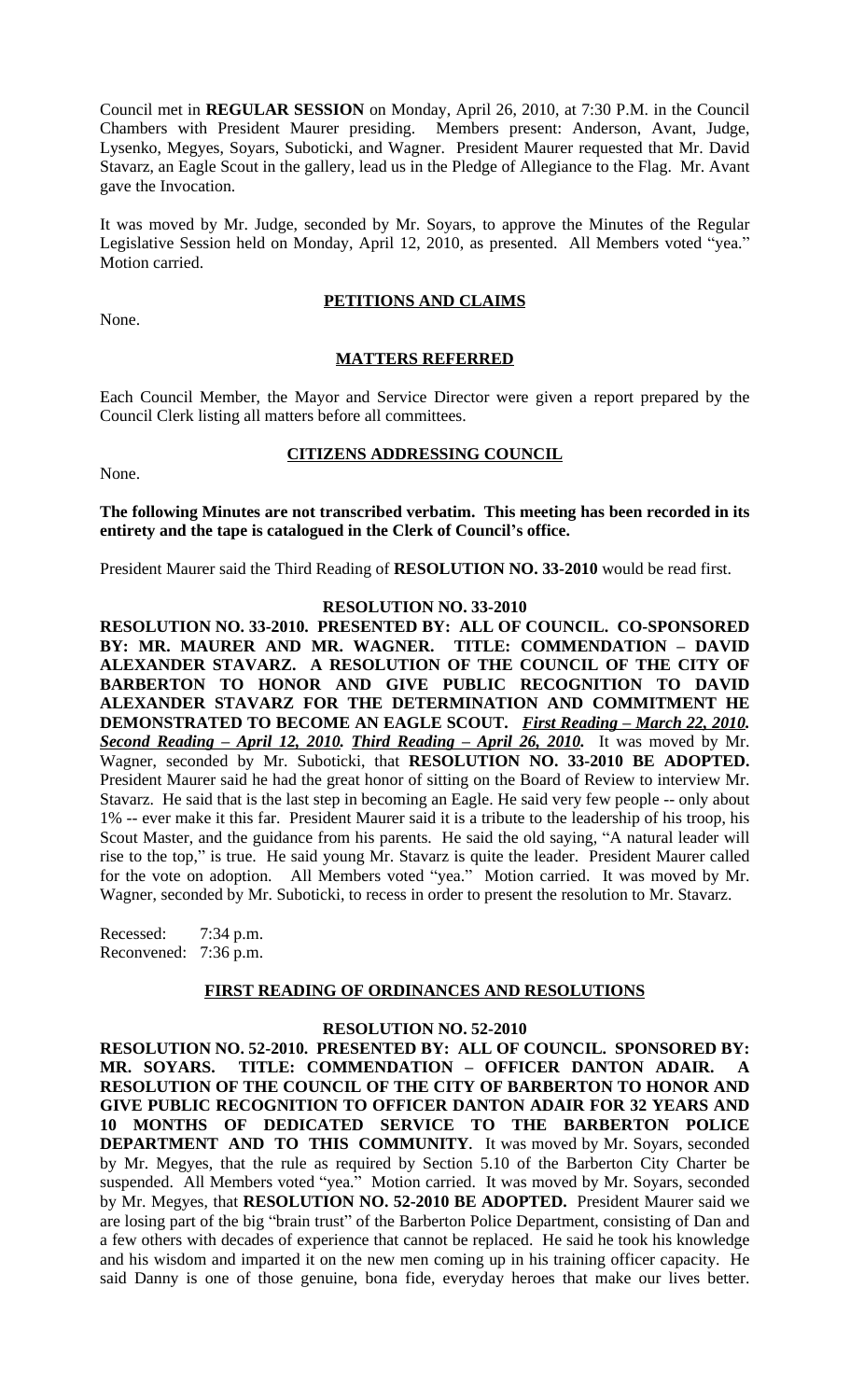President Maurer said everyone appreciates everything he has done throughout his career. He said something not mentioned in his resolution is the special care and compassion he has for disabled people. He said thank God for people like Danny Adair! Mayor Genet said he would like to thank Officer Adair for all of his years of service and all he has given to this community. He said many changes have taken place since he was hired and he adapted to all of them. He said one thing that never changed was Officer Adair's commitment to this community. He said we will be forever grateful for that. Mayor Genet said he knows Officer Adair has made a positive impact on the young officers on our force. He said he has made this city a better place. Mrs. Miller, Law Director, said it has been so great to work with Officer Adair. She said she finds him to be one of the strongest men of character that she has ever met. She said she wants to thank Danny very, very much for his service to this community. President Maurer called for the vote of adoption. All Members voted "yea." Motion carried. It was moved by Mr. Soyars, seconded by Mr. Megyes, to recess in order to present the resolution to Officer Adair.

Recessed: 7:44 p.m. Reconvened: 7:46 p.m.

Officer Adair said he would like to thank the citizens for giving him the opportunity to serve them and he would like to thank Council, past and present, and the Administration for giving him the tools to be able to do that. He said he would also like to thank his family.

#### **ORDINANCE NO. 53-2010**

**ORDINANCE NO. 53-2010. PRESENTED BY: MR. MEGYES. TITLE: PURCHASE OF MIUS - UTILITIES. AN ORDINANCE AUTHORIZING THE DIRECTOR OF PUBLIC SERVICE TO PURCHASE 400 METER INTERFACE UNITS (MIUS) FROM CELL NET TECHNOLOGY, INC., WITHOUT COMPETITIVE BIDDING BEING A SOLE SOURCE PROVIDER, FOR A TOTAL COST OF \$40,800, AND DECLARING AN EMERGENCY.** It was moved by Mr. Megyes, seconded by Mr. Lysenko, that the rule as required by Section 5.10 of the Barberton City Charter be suspended. All Members voted "yea." Motion carried. It was moved by Mr. Megyes, seconded by Mr. Lysenko, that **ORDINANCE NO. 53-2010 BE ADOPTED.** All Members voted "yea." Motion carried.

### **ORDINANCE NO. 54-2010**

**ORDINANCE NO. 54-2010. PRESENTED BY: MR. MEGYES. TITLE: ENTER INTO CONTRACT – SUMMIT ROAD / GLENN STREET WATER MAIN PROJECT. AN ORDINANCE AUTHORIZING THE DIRECTOR OF PUBLIC SERVICE TO ENTER INTO A PROFESSIONAL SERVICES CONTRACT WITH QCI FOR CONSTRUCTION / FIELD SERVICES FOR THE 24" SUMMIT ROAD / GLENN STREET WATER MAIN REPLACEMENT PROJECT, IN THE AMOUNT OF \$128,000, AND DECLARING AN EMERGENCY.** It was moved by Mr. Megyes, seconded by Mr. Lysenko, that the rule as required by Section 5.10 of the Barberton City Charter be suspended. All Members voted "yea." Motion carried. It was moved by Mr. Megyes, seconded by Mr. Lysenko, that **ORDINANCE NO. 54-2010 BE ADOPTED.** All Members voted "yea." Motion carried.

# **ORDINANCE NO. 55-2010**

**ORDINANCE NO. 55-2010. PRESENTED BY: MR. AVANT. TITLE: AMENDING ORD. NO. 242-2009 – EMPLOYEE COMPENSATION AND PAY GRADES FOR NON-BARGAINING EMPLOYEES. AN ORDINANCE AMENDING ORDINANCE NO. 242- 2009 BY REMOVING THE POSITION OF DIRECTOR OF PARKS AND RECREATION FROM PAY GRADE 8 AND ADDING THE POSITION OF DIRECTOR OF PARKS AND RECREATION TO PAY GRADE 7, AND DECLARING AN EMERGENCY.** It was moved by Mr. Avant, seconded by Mr. Anderson, that the rule as required by Section 5.10 of the Barberton City Charter be suspended. All Members voted "yea." Motion carried. It was moved by Mr. Avant, seconded by Mr. Anderson, that **ORDINANCE NO. 55-2010 BE ADOPTED.** All Members voted "yea." Motion carried.

### **ORDINANCE NO. 56-2010**

**ORDINANCE NO. 56-2010. PRESENTED BY: MR. AVANT. TITLE: APPROPRIATION – SENIOR CENTER PROGRAMS. AN ORDINANCE APPROPRIATING \$15,000 FROM THE UNAPPROPRIATED ITEM OF THE SENIOR CENTER TRUST FUND TO THE SENIOR CENTER TRUST FUND OPERATING BUDGET, DUE TO A GRANT FROM THE TUSCORA PARK HEALTH AND**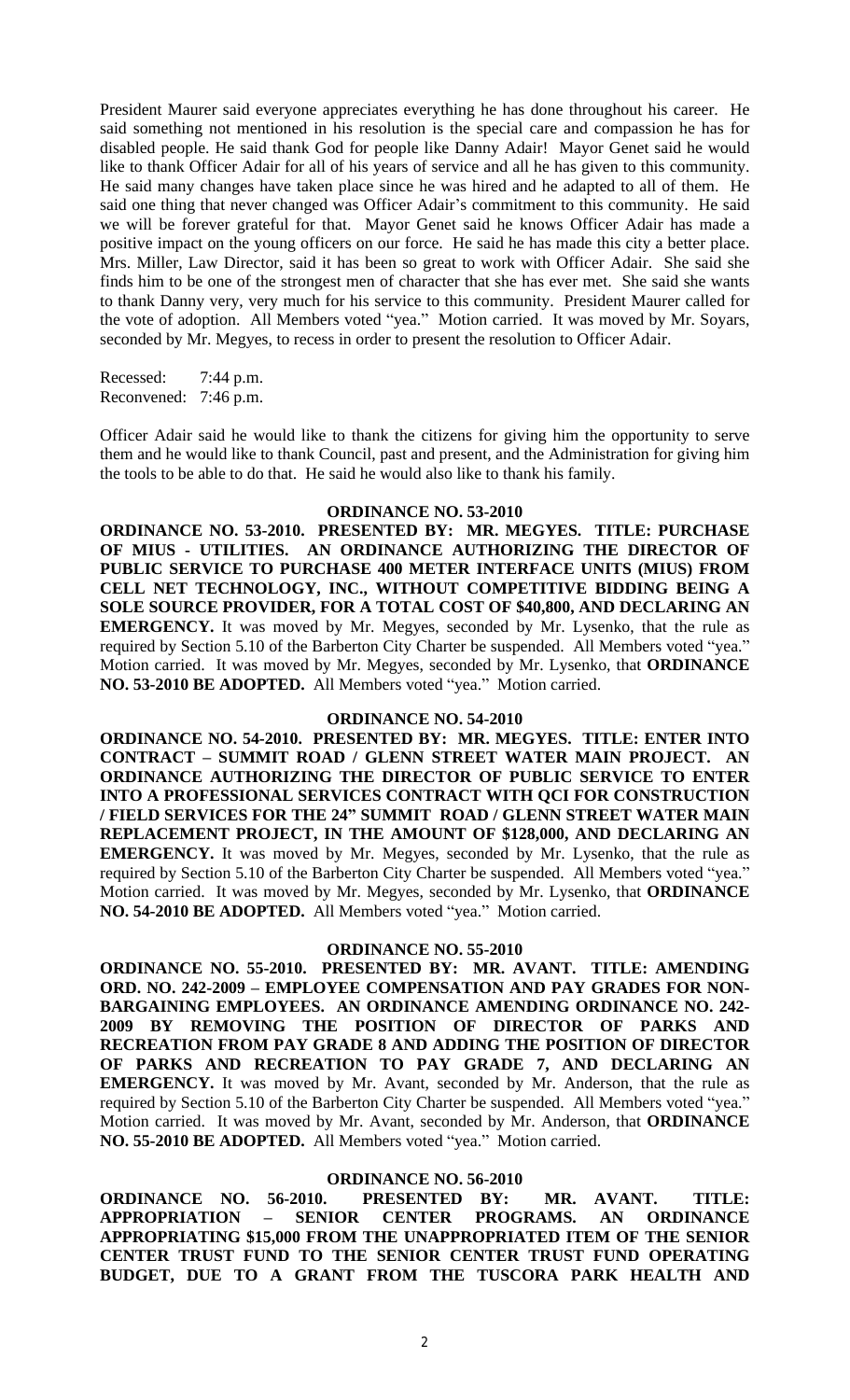**WELLNESS FOUNDATION, TO UTILIZE FUNDS FOR UPCOMING PROGRAMS, AND DECLARING AN EMERGENCY.** It was moved by Mr. Avant, seconded by Mr. Anderson, that the rule as required by Section 5.10 of the Barberton City Charter be suspended. All Members voted "yea." Motion carried. It was moved by Mr. Avant, seconded by Mr. Anderson, that **ORDINANCE NO. 56-2010 BE ADOPTED.** All Members voted "yea." Motion carried.

#### **ORDINANCE NO. 57-2010**

**ORDINANCE NO. 57-2010. PRESENTED BY: MR. AVANT. TITLE: APPROPRIATION – COURT COMPUTER FUND. AN ORDINANCE APPROPRIATING A TOTAL AMOUNT OF \$40,000 FROM THE UNAPPROPRIATED ITEM OF THE COURT COMPUTER FUND, \$30,000 TO THE COURT COMPUTER FUND OPERATING BUDGET AND \$10,000 TO THE COURT COMPUTER FUND CAPITAL BUDGET TO MAINTAIN AND UPDATE COMPUTERS IN THE OFFICES OF THE JUDGES, THE CLERK OF COURTS, AND THE PROBATION DEPARTMENT, AND DECLARING AN EMERGENCY.** It was moved by Mr. Avant, seconded by Mr. Soyars, that the rule as required by Section 5.10 of the Barberton City Charter be suspended. All Members voted "yea." Motion carried. It was moved by Mr. Avant, seconded by Mr. Soyars, that **ORDINANCE NO. 57-2010 BE ADOPTED.** All Members voted "yea." Motion carried.

#### **SECOND READING OF ORDINANCES AND RESOLUTIONS**

None.

#### **THIRD READING OF ORDINANCES AND RESOLUTIONS**

## **RESOLUTION NO. 33-2010**

**RESOLUTION NO. 33-2010. PRESENTED BY: ALL OF COUNCIL. CO-SPONSORED BY: MR. MAURER AND MR. WAGNER. TITLE: COMMENDATION – DAVID ALEXANDER STAVARZ. A RESOLUTION OF THE COUNCIL OF THE CITY OF BARBERTON TO HONOR AND GIVE PUBLIC RECOGNITION TO DAVID ALEXANDER STAVARZ FOR THE DETERMINATION AND COMMITMENT HE DEMONSTRATED TO BECOME AN EAGLE SCOUT.** (Voted on before First Reading.)

#### **ORDINANCE NO. 30-2010**

**ORDINANCE NO. 30-2010. PRESENTED BY: MR. WAGNER. TITLE: CANCELLATION OF CONTRACT – BARBERTON BOARD OF HEALTH / CITY OF BARBERTON. AN ORDINANCE AUTHORIZING THE MAYOR TO CANCEL THE CURRENT CONTRACT BETWEEN THE BARBERTON BOARD OF HEALTH AND THE CITY OF BARBERTON, AND DECLARING AN EMERGENCY.** *First Reading – March 8, 2010. Second Reading – March 22, 2010.* President Maurer said a Parliamentary error was made when this ordinance was postponed last week -- a motion to table was passed. He said our Law Director corrected us stating that rather than being tabled, it should have been postponed for a specific date. He called on Mr. Wagner to restate the motion. Mr. Wagner said this has certainly been a popular ordinance; it keeps coming back. It was moved by Mr. Wagner to postpone Ordinance No. 30-2010 until a later date. President Maurer asked for a specific date. Mr. Wagner said he did not believe, according to *Robert's Rules of Order*, that a specific date was needed. Mr. Wagner said he would share that with everyone. President Maurer said the Rules Chairman is Mr. Lysenko. Mr. Lysenko said he is. He said it is rather complicated, but he could tell us what he thinks. President Maurer said to Mr. Lysenko that he is the Rules Chairman. Mr. Lysenko said he thinks we have already passed on this, so he does not see what purpose we are serving by going back on the record and doing something to add to it. He said he could be wrong. He said if someone can tell him what purpose we would be serving by voting again on this, he is open. President Maurer said our Law Director, Mrs. Miller, has an opinion. Mrs. Miller said we attempt to do things the proper way. She said two weeks ago Mrs. Matuch, the Council Clerk, tried to bring it to everyone's attention, but she was not able to do that. She said we conferred, we read the rules, and we came to the conclusion that you postpone to a certain date. She said her understanding was that Mr. Wagner had a certain date in mind, so she suggested to just add a couple of weeks to that date to make sure it gives Judge Stormer enough time. Mr. Wagner said as far as the judge goes, he does not know when exactly she will do it. He said by his count, it would be tomorrow, but he is not sure that will happen -- none of us are sure that will happen. He said according to *Robert's Rules of Order,* this can be stated to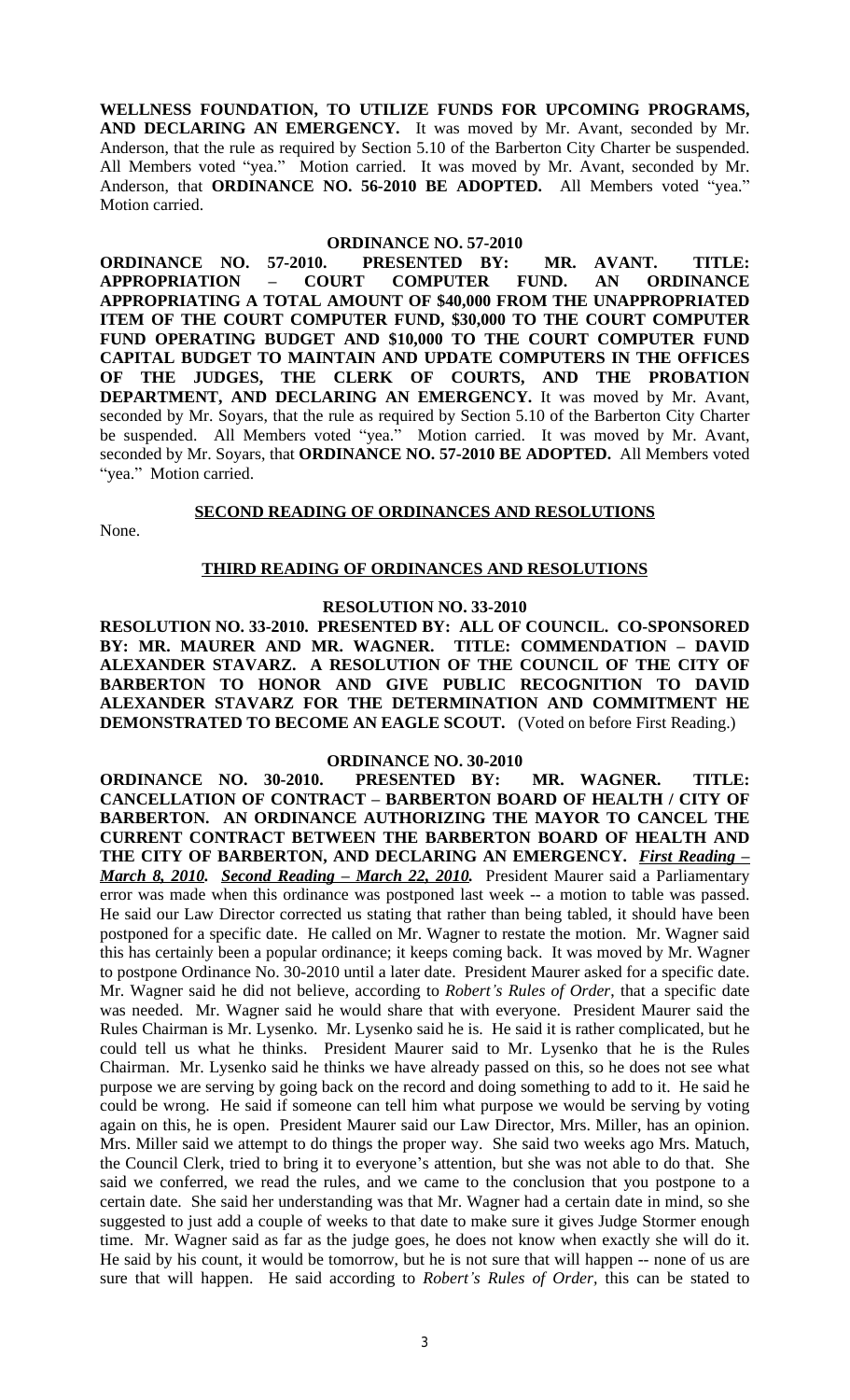postpone to a later time, but not to specify the time. He asked how he could specify the time when he does not know when the judge will rule. Mr. Wagner read from Robert's Rules: The President can rule the motion out of order or restate the motion as to the motion to postpone to a later time. He said he showed that to Mr. Lysenko also. Mayor Genet said if you look in Council Rules the book that was adopted was *Robert's Rules of Order, Newly Revised*, and that is not the book. President Maurer said the Chair can rule it out of order, but he does not want to keep dragging this thing out interminably. He said Judge Stormer said two weeks and asked if that was correct. Mr. Wagner said Judge Stormer indicated to every one of us that she would give both sides thirty days to file the briefs and after the briefs were filed, she would rule within ten days. He said the tenth day would be tomorrow, the  $27<sup>th</sup>$ . He said that is how he made his calculation. President Maurer said this is a bit of unchartered ground for him. Mrs. Miller said she did not believe this was unchartered ground at all. She said she is the law director and her legal opinion is that Mr. Wagner needs to postpone it to a certain date. She said President Maurer can either take her legal advice or take Mr. Lysenko's advice; it is his choice. Mr. Lysenko said he apologizes; he did not want to step on anyone's toes. He said someone was asking him a question. He said he was telling everyone what he thinks as a councilman. He said it just so happens that he is also an attorney, but he does not want anyone to take it the wrong way. Mr. Lysenko said he certainly respects Mrs. Miller's legal advice as opinion; however, that does not mean that he has to agree with it all of the time. He said he does not see a downside leaving things as they are. He said he certainly appreciates everyone wanting to do the right thing, but he does not really know what the complaint is at this point. Mr. Avant asked if Mr. Wagner could postpone this for a date two weeks from today, and then next week postpone it again for another date. He asked if this could be done on a continual basis. Mrs. Miller said her recommendation is that it be postponed to a date certain. She said you could say one month or two months, giving the judge time to consider it; you just need a date. Mr. Wagner said he thinks that is what they are doing … giving the judge time to consider it. He said no one knows when she is going to issue her finding, but he thinks it will be relatively soon. He said he cannot possibly tie a date to it. President Maurer said if that were the case, then the entire thing would stay deadlocked … and what if she decides not to do it at all? Mr. Wagner said she will do it; we just do not know when. President Maurer said it is the opinion of the Chair to go with the opinion of our Law Director. He said she is our legal counsel by Charter. President Maurer said to Mr. Wagner that he would like him to call a motion for a specific time. Mr. Wagner said he would restate his motion to postpone using thirty days. It was moved by Mr. Wagner, seconded by Mr. Soyars, to postpone the motion for thirty days from this date. President Maurer said today is the 26<sup>th</sup>; the 24<sup>th</sup> would be the next legislative meeting, which is twenty-eight days. Mrs. Miller said to go to the following legislative meeting. President Maurer said the next Monday would be June 7<sup>th</sup>. Mr. Wagner said he certainly thinks the judge would rule well before that. Mr. Judge said he believed Mr. Avant was asking if we get to that 30 day date and there is no resolution, can it be pushed back further … can we make it longer? Mrs. Miller said you just follow whatever rules -- if you want to postpone it to a date certain at that point or you could call for the vote. It was moved by Mr. Wagner, seconded by Mr. Soyars, to postpone (the Third Reading of) Ordinance No. 30-2010 until Monday, June 7<sup>th</sup>, pending the outcome of Judge Stormer's ruling. Mr. Avant said if Judge Stormer gives her opinion before then, can this be brought back to the floor? Mrs. Miller said, "No." President Maurer called for the vote on postponement. Mr. Judge, Mr. Megyes, Mr. Wagner, Mr. Soyars, and Mr. Lysenko voted "yea." Mr. Anderson, Mr. Avant, Mr. Suboticki voted "nay." Motion carried, 5-3.

None.

#### **APPOINTMENTS**

#### **MISCELLANEOUS AND UNFINISHED BUSINESS**

Mr. Avant said on behalf of the Magic City Democrats, he would like to thank Mr. Judge, Mr. Suboticki, and Mr. Soyars for doing some street cleaning for Clean Up Barberton Day. Mr. Avant said this Thursday, April 29<sup>th</sup>, he will be having a ward meeting at the Active Adult Center at 7:00 p.m. He said Mr. Otterman, the Mayor, and Mr. Keltyka will be there to answer any questions.

Mr. Megyes said he would like to thank the people of the Fourth Ward for the cleanup on Saturday. He said it was a great turnout, and he would especially like to thank two groups. He said one group, the Van Hyning Neighborhood Watch Group with about fifteen people, collected sixty bags of trash. He said they tore out a 40-foot chain-link fence and the foundation holding it